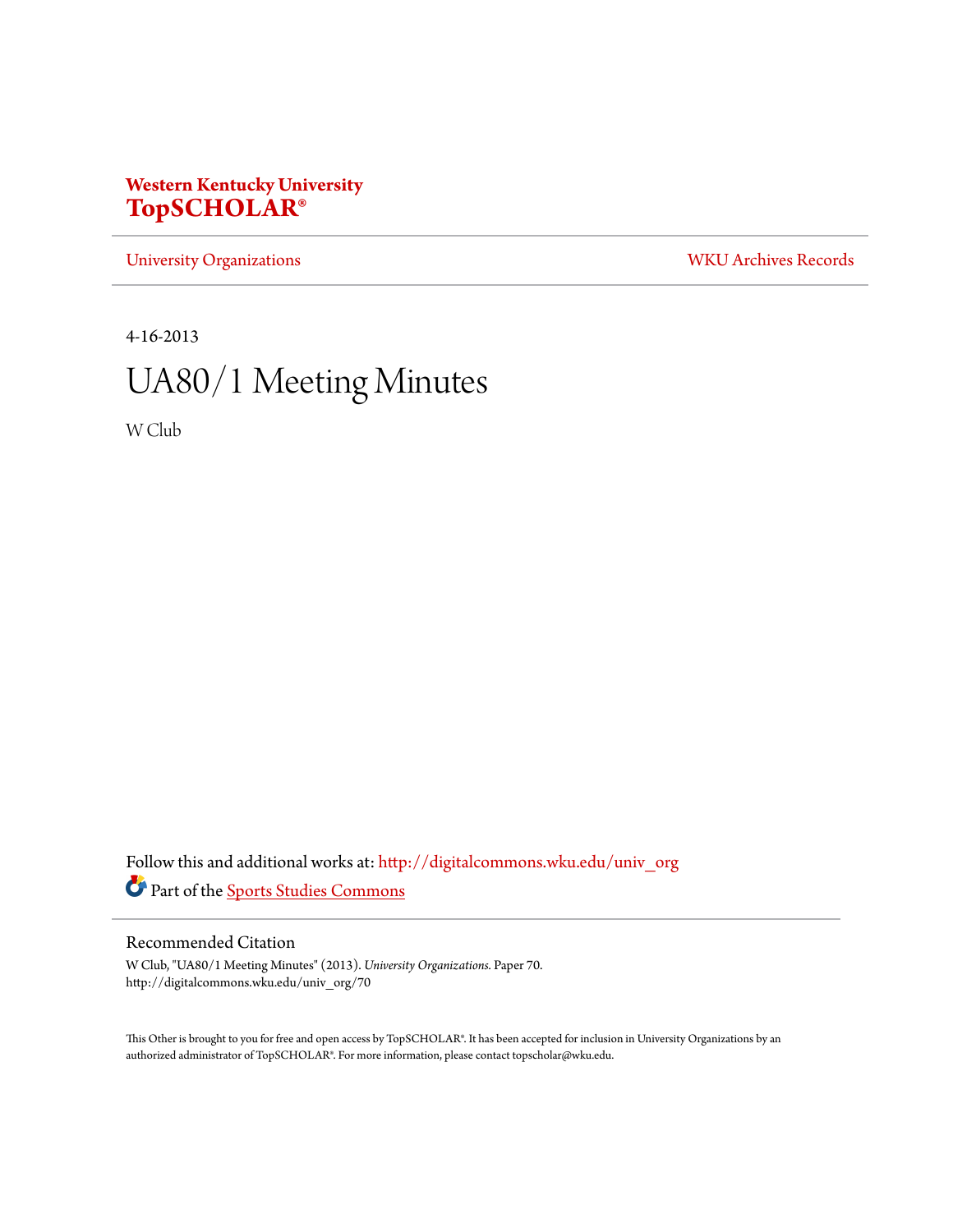### MINUTES — W-CLUB BOARD OF DIRECTORS MEETING

Meyer Mortgage, 8:00 a.m., Tuesday, April 16, 2013

-----------------------------------------------------------------

In Attendance (14) — Vincel Anthony, Wayne Bush, Joe Easterling, Jared Holland, Paul Just, Jim Meyer, Mike Montgomery (presiding), Bill Moore, Mike Newton, Bobby Rascoe, Mickey Riggs, Tim Slattery, Donald Smith (ex-officio), Katy Tinius.

Not Present (15) — Bryan Baysinger, Tom Bird, Gary Carver, Jim Clark *(ex-officio)*, Bill Edwards, Jimmy Feix, Butch Gilbert, Pam Herriford, Jerry Humble, Matt Idlett, Jean-Marie Lawson, Bill Powell, Eric Sack, Todd Stewart (ex-officio), Chris Tinius.

-----------------------------------------------------------------

MINUTES (April meeting) — motion to approve by Moore; 2nd by Meyer — APPROVED

HAF REPORT (Jim Clark) — not present

SPORTS REPORT (Pam Herriford) — not present

### COMMITTEE REPORTS

• Finance (Bill Edwards, chair) — not present; however, Edwards sent a report *(see attached)* ... motion to approve by Moore; 2nd by Bush — APPROVED

• Membership (Bryan Baysinger, chair) — not present; Just reported that paid members list remains at 337 ... Just also informed Board that Baysinger has asked to be relieved of his duties as chair of the Membership Committee (however, will remain on the committee), at least until the fall ... suggestion to ask Holland to take over as chair; he indictated interest, if he can be relieved of duties with Development/Marketing committee ... Montgomery asked the Executive Committee to determine a replacement ASAP ... general discussion on membership mentioning goals, including: consistency in effort, improving retention, followups, commiting to an annual campaign, etc.

• Recognition (Pam Herriford, chair) — not present

• Development/Marketing (Matt Idlett, chair) — not present ... Holland reported on recent committee meeting — suggestions: hold on calendar project for the time being to do more fact-finding on value to W-Club; proceeding with setup for Facebook page and Twitter account ... Moore agreed with decision to hold on calenders and Montgomery suggested we continue to explore while also reminding all of the need for procuring more underwriters for Brunch/Hall of Fame tables, game hospitality, etc., as well as other avenues to create brand recognition and cash streams for the organization. • Special Projects Committee (Mike Montgomery, chair) — working on more planning for expansion and remodeling of W-Club area in Diddle Arena ... and, need to think about options for a better hospitality location for football

#### OLD BUSINESS

• Stewardship (Paul Just) — getting in touch with Steve Brown at Touchstone Media to search for appropriate items. • Basketball Tickets Purchase (Mike Montgomery) — nothing yet ... KTinius suggested that we cut back some in football ticket purchase (went up to 150 from 100 a couple of years ago) and invest that savings in basketball tickets.

#### NEW BUSINESS

• Membership 2013-14 — Just brought up the Football Breakfast Saturday morning before Spring Game; Brandon Spurlock of HAF has invited W-Club to be a partial sponsor (est. \$300) ... short discussion ... motion to assist as a sponsor by Riggs; 2nd by Moore — APPROVED

• Holland informed Board that Brandon Spurlock of the HAF has submitted his resignation in order to take a similar position at Boston College.

NEXT MEETING — 8:00 a.m., Tuesday, May 14, in the Conference Room at Meyer Mortgage

— Meeting Adjourned / minutes submitted by Paul Just, Secretary —